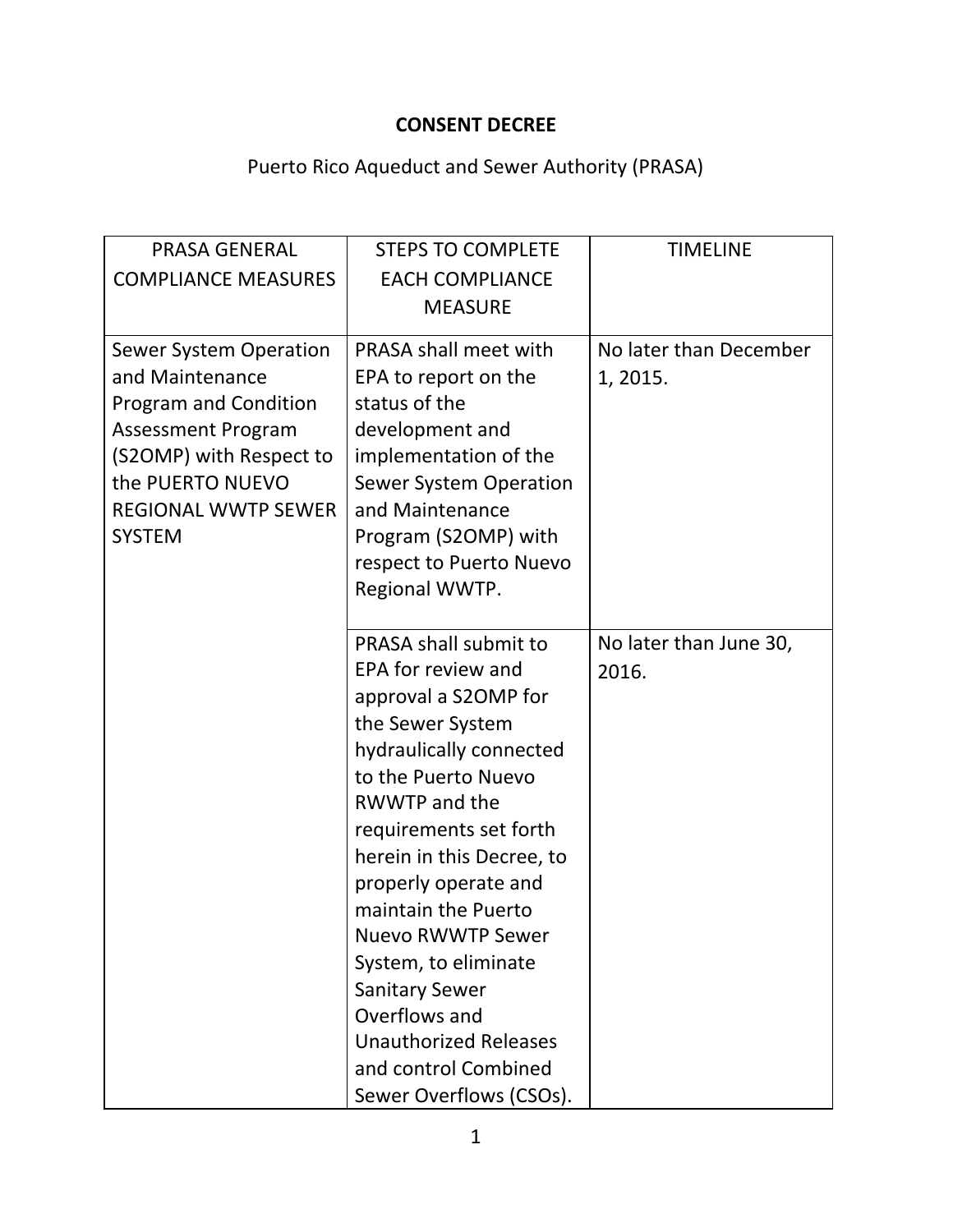|                                        | As part of the S2OMP<br>development, PRASA<br>shall provide preventive<br>maintenance services<br>(which includes at a<br>minimum Sewer System<br>Reconnaissance; Sewer<br>Cleaning; Fats, Oil and<br><b>Grease Control and</b><br><b>Sanitary Sewer Overflow</b><br>(SSO), and Unauthorized<br><b>Release Prevention and</b><br>Control) of its Sewer<br>System.                                                                                                           |                                                                                                         |
|----------------------------------------|-----------------------------------------------------------------------------------------------------------------------------------------------------------------------------------------------------------------------------------------------------------------------------------------------------------------------------------------------------------------------------------------------------------------------------------------------------------------------------|---------------------------------------------------------------------------------------------------------|
| Sewer System<br>Reconnaissance Element | As part of the S2OMP,<br><b>PRASA shall conduct</b><br>Sewer System<br>Reconnaissance of all of<br>the sewers hydraulically<br>connected to the Puerto<br><b>Nuevo RWWTP Sewer</b><br>System to enable<br>complete inspections,<br>observation and cleaning<br>of the sewers. During<br>Sewer System<br>Reconnaissance PRASA<br>shall undertake<br>appropriate measures to<br>eliminate blockages and<br>overflows within the<br><b>Puerto Nuevo RWWTP</b><br>Sewer System. | Shall be completed no<br>later than three (3) years<br>from the date of lodging<br>(December 23, 2018). |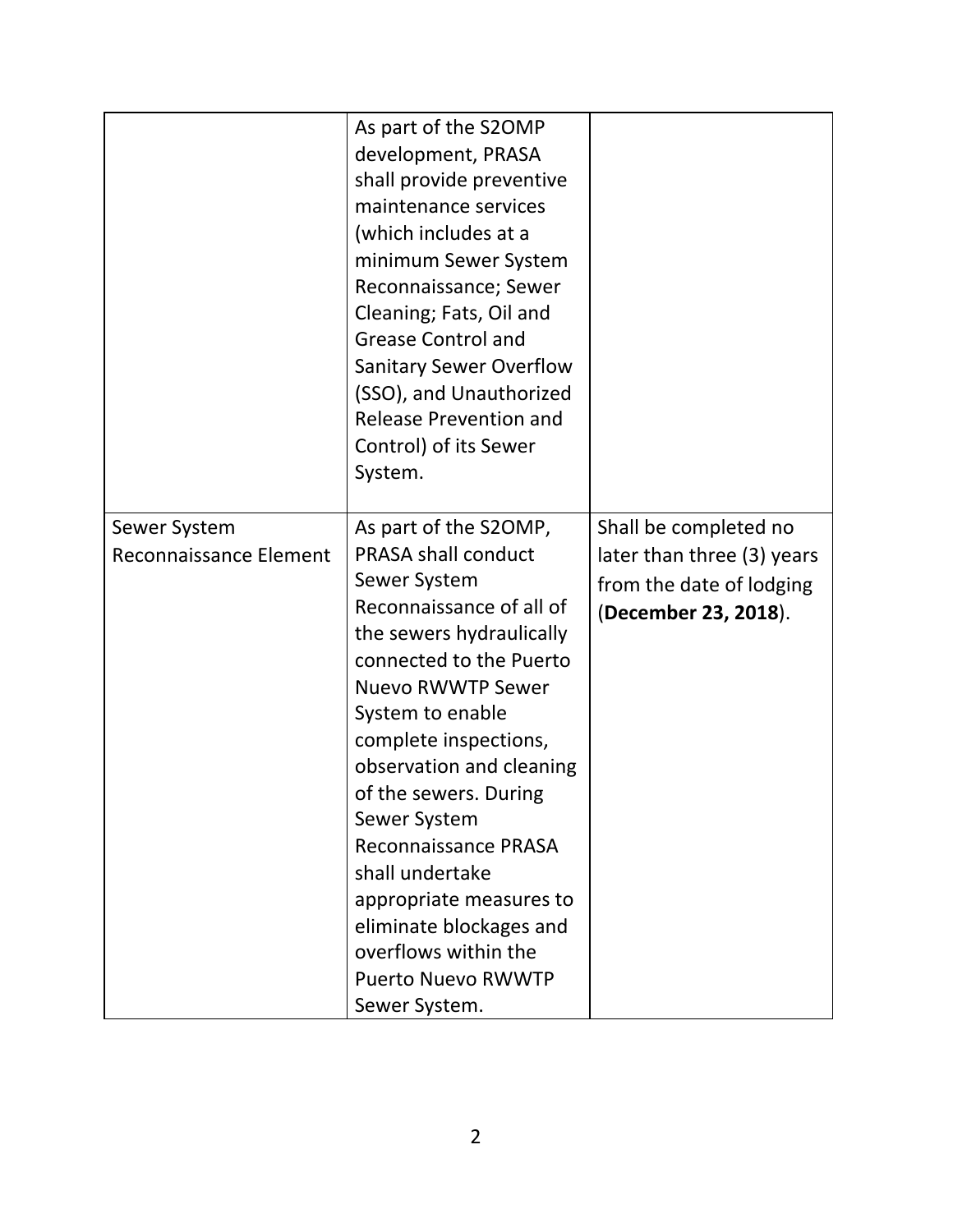|                               | PRASA shall collect and<br>retain information<br>concerning the general<br>conditions of the pipes,<br>manholes and joints,<br>including but not limited<br>to blockages found;<br>cracked, broken or<br>ruptured pipes; and the<br>diameter and materials<br>of the pipes.                                                                                                                                                                                                                                                                                        | Shall be completed no<br>later than three (3) years<br>from the date of lodging<br>(December 23, 2018). |
|-------------------------------|--------------------------------------------------------------------------------------------------------------------------------------------------------------------------------------------------------------------------------------------------------------------------------------------------------------------------------------------------------------------------------------------------------------------------------------------------------------------------------------------------------------------------------------------------------------------|---------------------------------------------------------------------------------------------------------|
|                               | PRASA shall eliminate<br>any interconnection<br>found within one (1)<br>calendar year of the date<br><b>PRASA first became</b><br>aware of the<br>interconnection. If<br>PRASA anticipates that<br>the interconnection<br>cannot be resolved<br>within one (1) year,<br><b>PRASA shall submit</b><br>information to EPA<br>explaining why<br>eliminating the<br>interconnection will<br>require more time,<br>identifying other entities<br>(if applicable) involved in<br>eliminating the<br>interconnection, and the<br>plans to address the<br>interconnection. | Shall be completed no<br>later than three (3) years<br>from the date of lodging<br>(December 23, 2018). |
| <b>Sewer Cleaning Element</b> | PRASA shall include a<br>Sewer Cleaning element                                                                                                                                                                                                                                                                                                                                                                                                                                                                                                                    | Shall be completed no<br>later than three (3) years                                                     |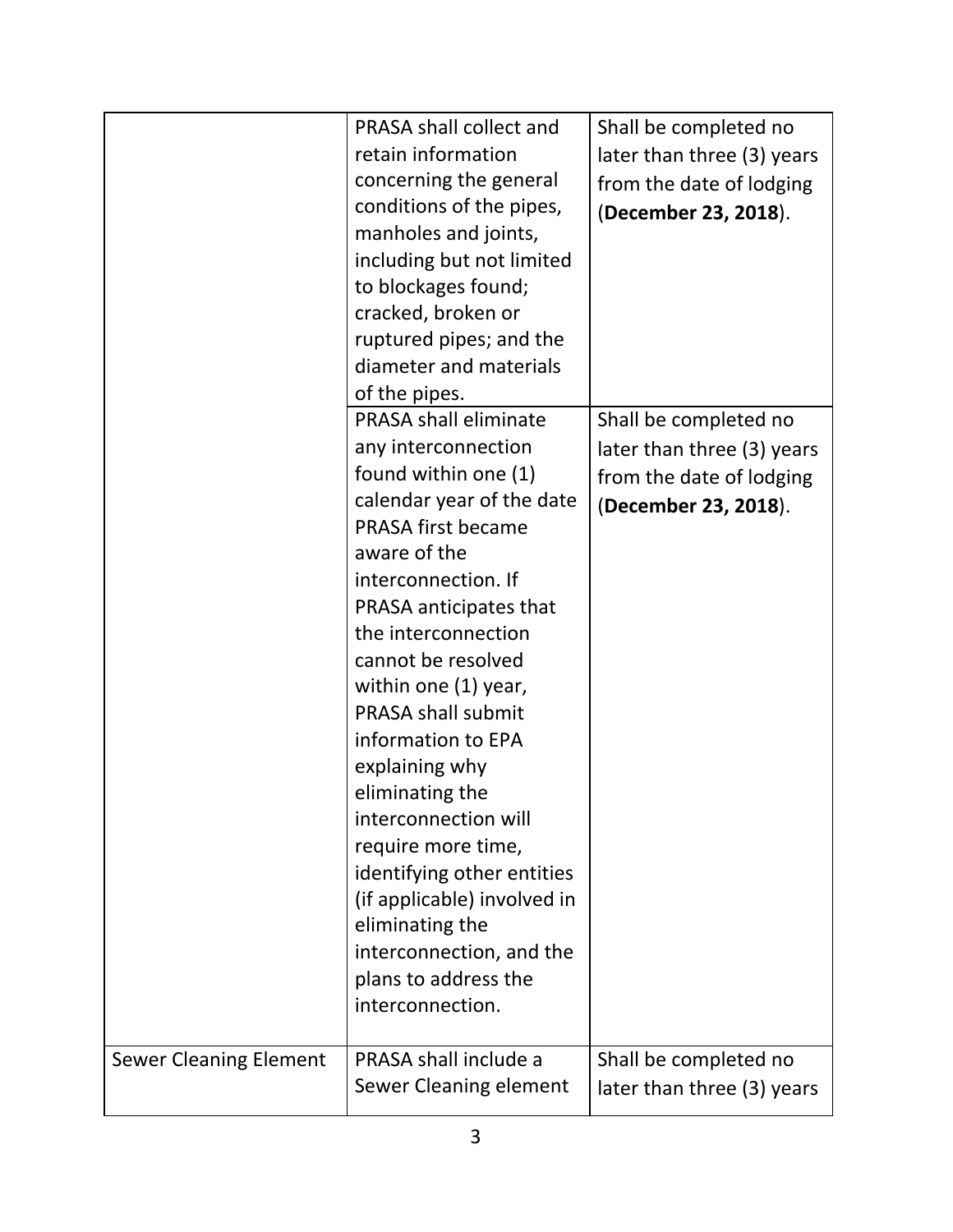|                                               | to address the minimum<br>requirements of the<br>S2OMP.<br>For purposes of this<br>Section of the Consent<br>Decree, Cleaning is<br>defined as removal from<br>the Puerto Nuevo<br><b>RWWTP Sewer System of</b><br>FOG, debris, solids, sand,<br>roots and/or any other<br>obstructions that have<br>caused or contributed to<br>previous SSOs, DWOs or<br>Unauthorized Releases,<br>and/or that are likely to | from the date of lodging<br>(December 23, 2018). |
|-----------------------------------------------|----------------------------------------------------------------------------------------------------------------------------------------------------------------------------------------------------------------------------------------------------------------------------------------------------------------------------------------------------------------------------------------------------------------|--------------------------------------------------|
|                                               | cause or contribute to<br>the future occurrence of<br><b>Sanitary Sewer</b><br>Overflows (SSOs), Dry<br><b>Weather Overflows</b><br>(DWOs) or Unauthorized<br>Releases.                                                                                                                                                                                                                                        |                                                  |
| Fats, Oil and Grease<br>(FOG) Control Element | As part of the S2OMP<br>being submitted to EPA<br>for review and approval,<br>PRASA shall revise its<br>current FOG Control<br>Program.                                                                                                                                                                                                                                                                        | No later than June 30,<br>2016.                  |
|                                               | The FOG Control element<br>shall include a schedule<br>for the development and<br>enforcement of grease<br>control measures to<br>assure that grease                                                                                                                                                                                                                                                           |                                                  |